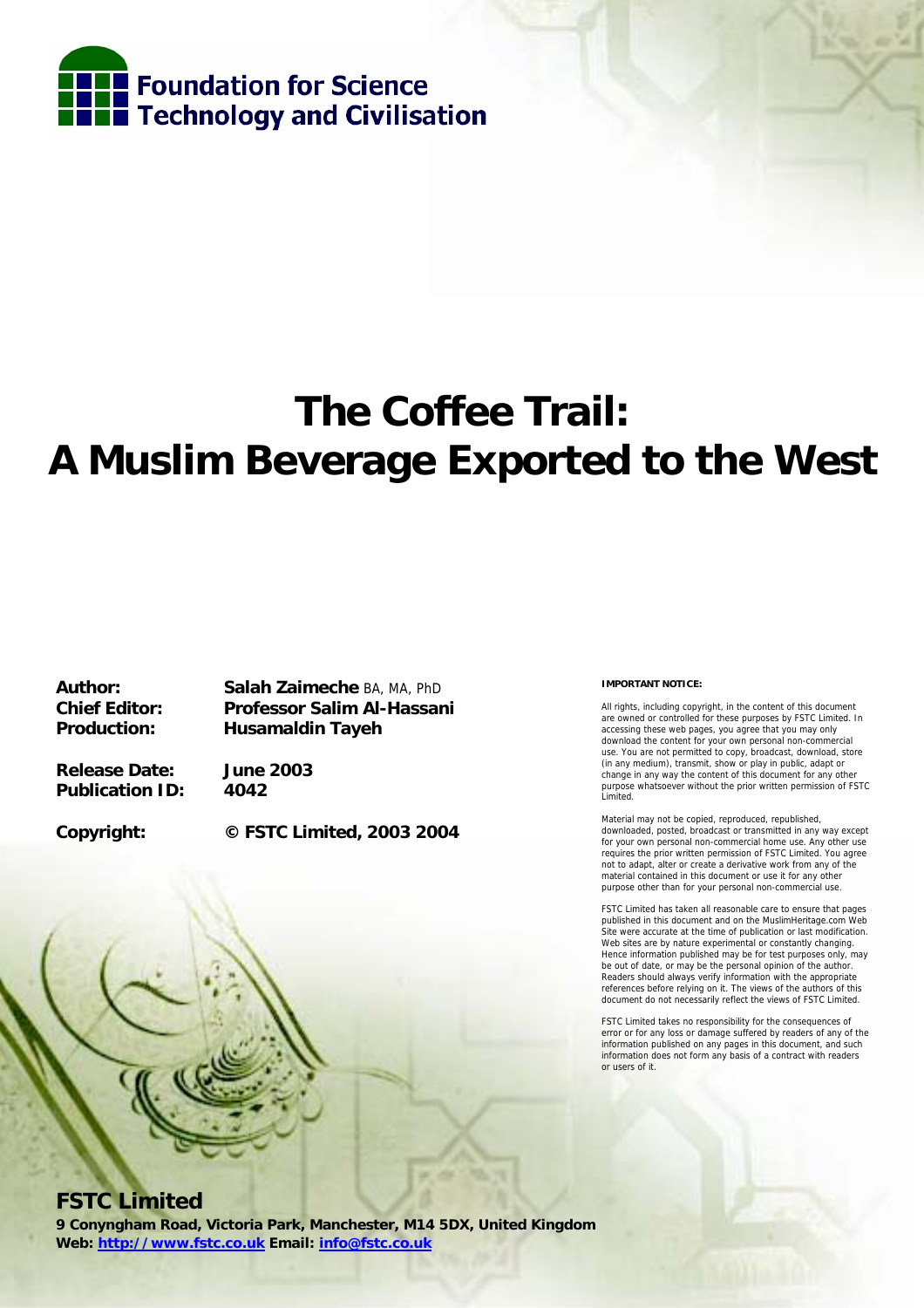# **THE COFFEE TRAIL: A MUSLIM BEVERAGE EXPORTED TO THE WEST**

Much of the writing about the history of coffee highlights the wide differences in opinion concerning how and when coffee was discovered. Historians failed to reach consensus and it is still difficult to establish a credible date. The earliest manuscripts known to study the history of coffee were of Muslim origin dating from the 15th century. As we shall see, these works provided a comprehensive amount of information about the social nature of this beverage as well as the process of its spread to various parts of the Muslim world, an event that took place around the century when these books were produced. In relation to its first discovery, however, there are some considerable gaps as these manuscripts relied on their contemporary eyewitnesses who did not go beyond a few generations in following its historical chronology. Because of this, historians who adhered to these manuscripts contended to show the late introduction of coffee into the Muslim world. Hattox<sup>1</sup>, for example, put it in the15th century. Quoting these Arabic sources, he claimed that Yemeni Muslims brought it from Ethiopia around the 1400s. In one account provided by Fakhr al-Din Abu Bakr Ibn Abi Yazid Al-Makki<sup>2</sup> gave the following story.

In his reporting of events, he referred to a group of Sufis under the name of Shathilya order who used to make Al-Qahwa from Kafta using the leaves of Al-Gat, a stimulating plant well known in Arabia. Due to sudden shortages of Al-Gat in Aden Sheikh al-Dhabhani (d.1470-71) instructed his followers to use Bunn, coffee beans, instead<sup>3</sup>. However, this does not necessarily prove that the first usage of coffee in Yemen was in the 15th century. Coffee could have been known before but substituted the Al-Gat in that particular event. But Hattox provided other Arabic sources, which he claims to set the introduction of coffee to mid 15th century at the earliest<sup>4</sup>. This theory echoed that of Ellis John<sup>5</sup> (1774) who quoted Ibn Sheehab Al-Din (15th century) attributing the first introduction of drinking Coffee into Yemen to Jamal Al-Din, the Mufti of Aden, who was nearly his contemporary. In one of his travels to Persia, Jamal Al-Din saw some of his countrymen drinking coffee, which at that time he did not much attend to. On his return to Aden, he fell ill and decided to try it to see whether he could improve his condition. On so doing, he did not only recover his health, but perceived other useful qualities. These included relieving of headache, enlivening the spirits, and preventing drowsiness. Consequently, he recommend the drink to his fellow Sufis to enable them to pass the night in prayer. The example and authority of the Mufti gave reputation to Coffee spreading it through the population and slowly replacing the Al-Gat drink.

The Turkish sources, however, provide earlier dating. Brisel in his "Kahvaler Kitab"<sup>6</sup> put the first discovery of coffee to 1258. His account refers to a certain Sheikh named Omar who discovered it accidentally through hunger, which made him eat the beans. There is a circumstantial evidence which endorses the Turkish view and suggests that coffee indeed was known to the Muslims long before the 15th century. The presence of industry of ceramic and silver pots and ewer shapes, that can only refer to the presence of coffee, were long established in the Islamic World along the 13th and 14th centuries<sup>7</sup>. There is further evidence, which indicates that coffee was known to Muslims even before Brisel's date of 1258. We know that Ibn Sina (Avicenna) administered coffee as a medicine around the first millennium. There is a reference and a description of its medical effect in his "Qanun Al-Tib" in which he described coffee as: "It is a material that comes from the Yemen. It is said that it is produced from the roots of the Thorn Aegiptia which drops at maturation. The better type is yellow and light, of good smell. The white and heavy one is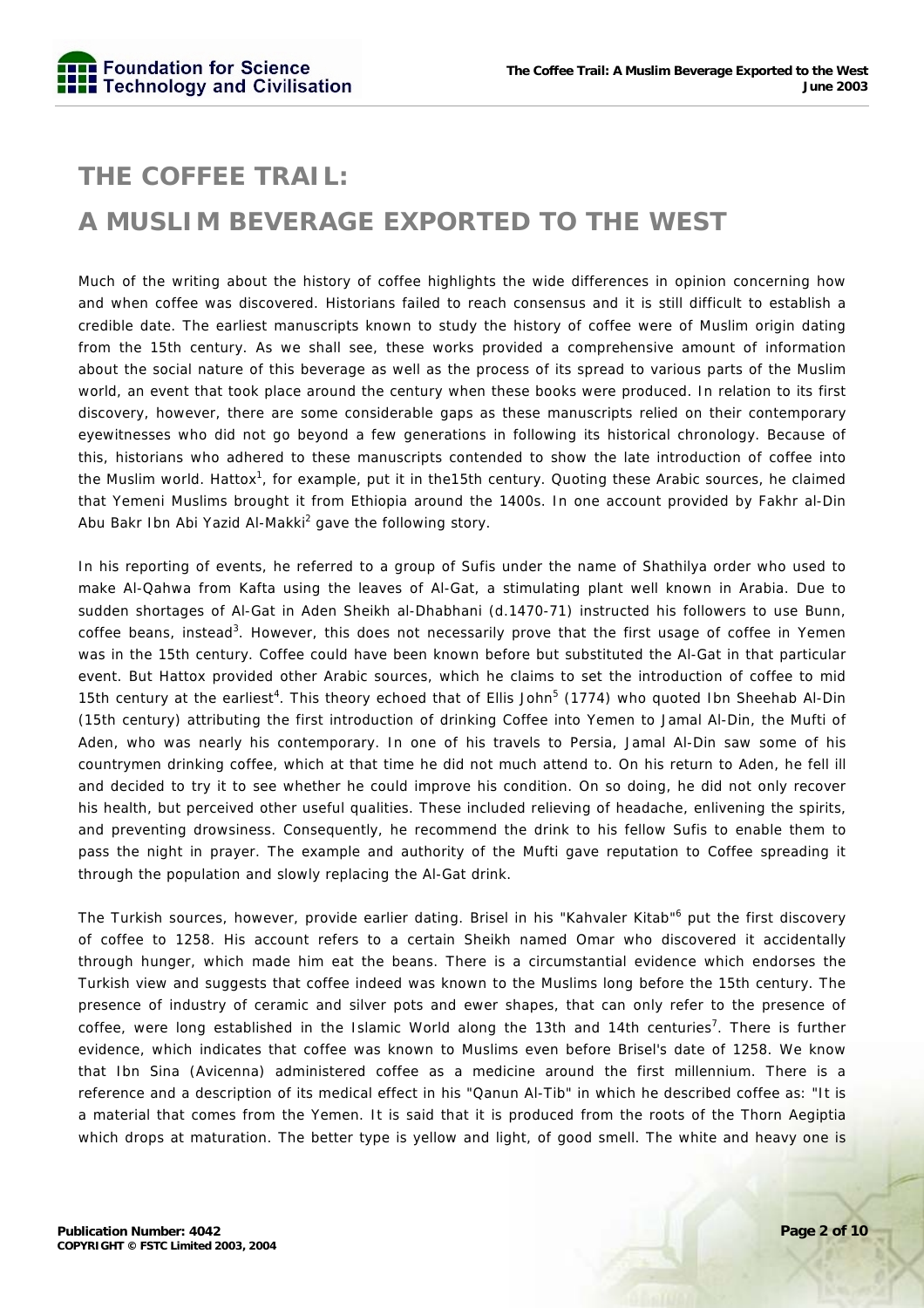instead bad. It revives the body. it cleans the skin, and dries up the humidities that are under it, and gives an excellent smell to all the body." The quote clearly established the presence of coffee in Yemen, at least, sometime in the 10th century. Before him, in 9th century, Al-Razy (Rhazes) also mentioned some medical properties of coffee. However, both authors used the name Bunc, the Ethiopian name for coffee. Ukers $^8$ brought the discovery of coffee back to year 750 when an Arab shepherd, named Khalid, living in Ethiopia observed the behavioural changes on his goats on eating from a particular bush. That bush became known as the coffee tree. This story is widely repeated and accepted by most historians.

From the above it appears clearly that coffee was discovered by the Muslims sometimes around the 10th century. It was first used and cultivated in Yemen. Instead of eating the beans, the Yemenis boiled them creating the famous drink of Al-Qahwa. There is also consensus that the first users of coffee were the Sufis who used it as a stimulus to stay awake during late night Thikr (remembrance of God). Coffee spread to the rest of Muslims of Yemen and eventually to all the Muslim world through travellers, pilgrims and traders. It reached Makkah and Turkey sometime in the late 15th century.

Reported by Abd-Al-Qadir Al-Jaziri<sup>9</sup> (around 1558) in his book 'Umadat Al-Safwa', from Fakhr al-Din Abu Bakr Ibn Abi Yazid Al-Makki who maintained that al-Qahwa did not reach Makkah until the end of the 9th century of Hijra (15th CE). He later provided another source, which gave details on how coffee reached Cairo. Ibn Abd Al-Ghaffar reported that in the first decade of the tenth century (Hijra) coffee was brought to the Yemeni students of the Alzhar Medrassa who used it to boost their performance in various Thikr circles<sup>10</sup>. From Al-Azhar, coffee soon entered the streets, shops and houses of Cairo. By early fifteenth century (1453) coffee reached Turkey with the first coffee shop, Kiva Han, opening in Istanbul in 1475.

I addition to dating the first Muslim use of coffee, much of the writing about coffee in the West has been to highlight the controversy of coffee and coffee houses in the land of Islam, claiming that Islam condemned the use of coffee due to its addiction. It is true that coffee-houses were disliked because of the wasteful and playful nature of its activity, especially in places where it is associated with female singers and dancers and so on.



Figure 1. Arabic and Turkish coffee set (pot and cups).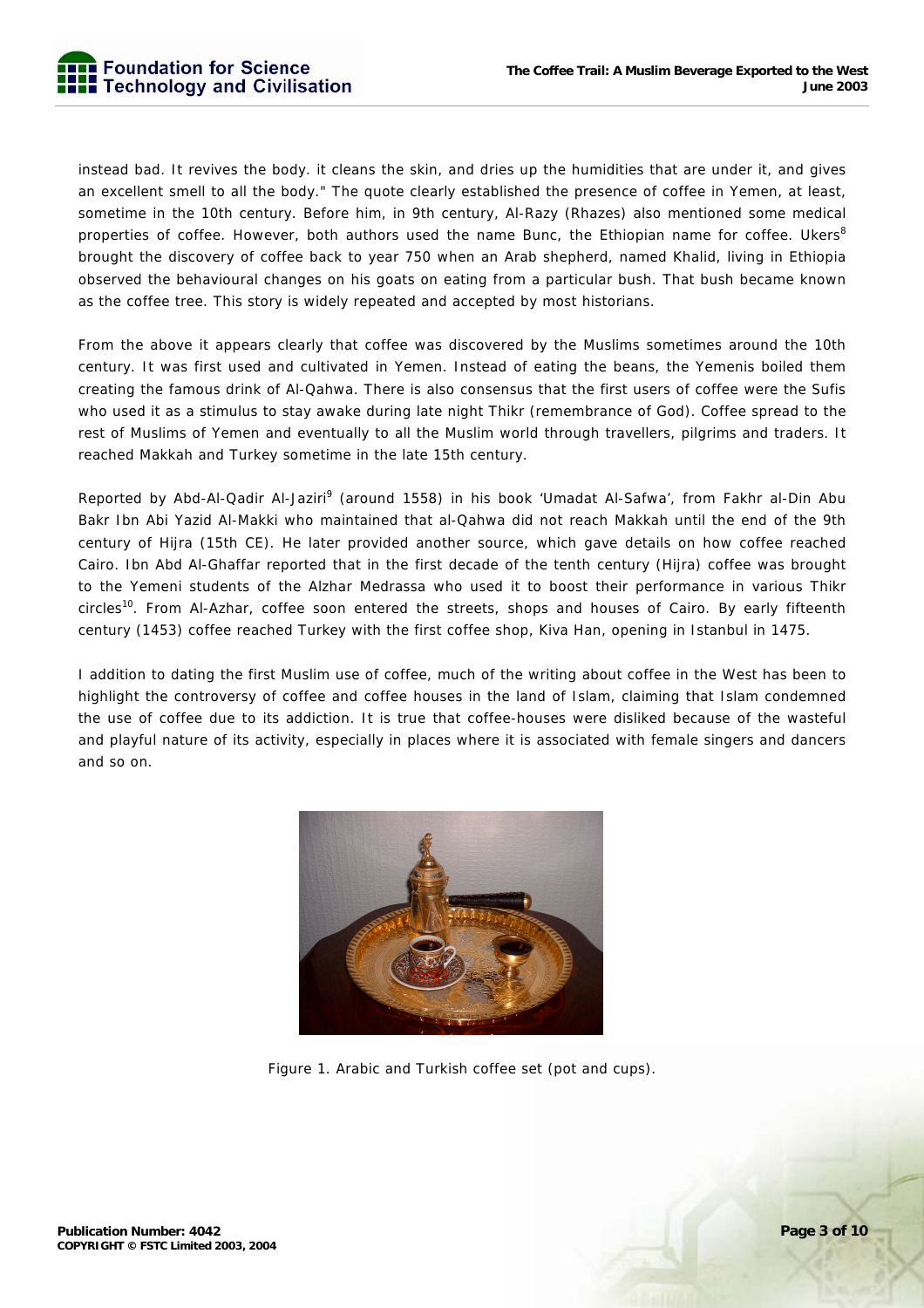

#### **The Transfer of Coffee to Europe**

Muslims inside and outside Europe through various channels of contact played a major role in transferring new ideas, customs, foods, arts, various sciences and technologies. Most people in US, Britain and Europe would associate the influence of Muslim cuisine with Curry and Donner Kebab, being meals introduced by the new immigrant. Very few would know of the Muslim origin of coffee and capaccino.The story of the transfer of the tradition of coffee beverage to Europe is just one example.

#### **Coffee in Italy**

Historic sources indicate that coffee arrived in Europe through Italian links. The active trade between Venice and North Africa, Egypt and the East transported Muslim goods including coffee to this leading European port. After discovering the taste of coffee, Venetian merchants were convinced of its commercial potential and subsequently embarked on its importation since 1570. As with any new custom, the rich were the first to indulge in this beverage. At a later stage, coffee was sold in the markets of Venice; eventually becoming widely available for the general public. The first Coffeehouses of Venice opened in 1645. By 1763 Venice had no less than 218 coffee outlets. Eventually, coffee became the object of trade between Venice and Amalfi, Turin, Genoa, Milan, Florence and Rome, from where it was transmitted to the rest of Europe.

Another source of transmission was the writing of travellers and diplomatic missions to the Muslim world. An example of the latter is Gian Francesco Morosini, an ambassador of the Venetian Republic to the Ottoman Sultan, in 1582. In a report, from Istanbul, he described how in the East (Turkey) there were some business premises where public used to meet several times a day over a dark hot beverage. Another source revealed that Paduan Prospero Alpino, a famous Italian botanist and physician, brought with him some sacks of coffee from the East (mostly from Egypt) and in his History of the Egyptian Plants, published at Venice in 1591, described the coffee tree and its fruit which he saw in the garden of a captain of the Janissaries<sup>11</sup>.

Like many items imported from the Muslims, coffee was met initially with a religious rejection.. Pope Clemente VIII (1536-1605) was urged to ban its consumption. The story reveals that after tasting it, the Pope approved and blessed it<sup>12</sup>. This approval gave the green light for the consumption of the beverage opening the door for coffee to reach all European houses.

#### **Coffee in England**

The English interest in coffee (as well as, in Turkish baths and flowers) took place in the 17th century when the west was fascinated with Turkish prosperous lifestyle. The coffee beans came from Mokah on the Red Sea (Yemen) imported by the East India Company and from Aleppo by the Levant Company. Its early association with England was in medical use, which appeared in a two-page pamphlet by `An Arabian Physician' (Dr Edward Pococke) in Oxford in 1659<sup>13</sup>. The first coffeehouse in England has been put to 1650, although drinking coffee started a few years earlier. Burn<sup>14</sup> reported that an Oxford student named Nathaniel Conopius was the first to make the coffee drink for his own use while staying in Oxford. He is known to have left Oxford University in 1648. In relation to the establishment of the first coffeehouse, Burn also connected it to Oxford with a Jewish businessman named Jacob opening the first house in 1650 at the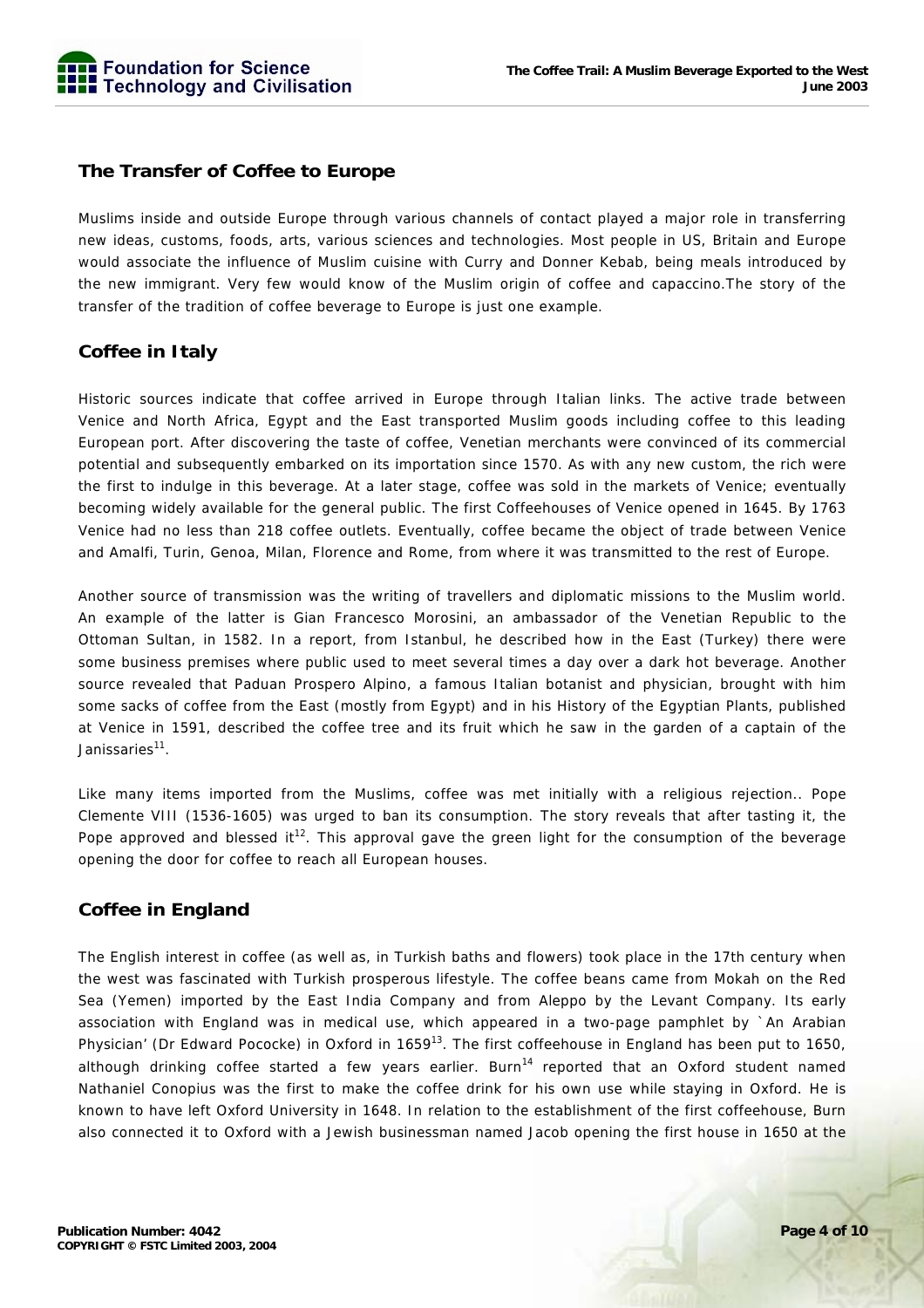Angel in the Parish of St. Peter, East Oxford. According to Darby<sup>15</sup>, the introduction of coffee was through a Turkish route. He reported that a certain Turkish merchant named Pasqua Rosee first brought it. This must have been before 1650, the date when a café named Pasqua Rosee's Head, after the Turkish merchant, was opened in St Michael's Alley, Cornhill and London. However, Ellis<sup>16</sup> put it after 1652 as he provided a detailed account about Mr. Pasquae Rosee. He was a Greek servant of a certain Mr. Edwards, a Turkey merchant who brought him to London. Mr Pasqua knew how to roast and make coffee the Turkish way. He was the first to sell coffee in a coffee-house in George-yard, Lombard-Street. Later, in 1658 another café under the name `Sultaness Head' was opened in Cornhill and by 1700 there were about 500 coffeehouses in London $17$ .

Coffeehouses gained infamous popularity in Britain in the period between 17th and 18th century. Such popularity can be seen in the voluminous works of literature, which dealt with this subject. From these remarkable works one can conclude that coffeehouses were used as a leisure venue usually associated with reading newspapers, playing games, smoking tobacco, as well as drinking tea and coffee. They were also venues for political and religious debates of hot issues affecting the population<sup>18</sup>. Due to the latter function, the houses were first required to be licensed by the 1663 regulation. Later, in 1675, a proclamation described them as "seminaries of sedition" and ordered their closure, only to be allowed to re-open a few days<sup>19</sup> later.

Coffeehouses were dubbed "penny universities" describing the social view of these premises as knowledge centres, a sign that they frequented by students, scholars, artists and people of talent. The penny was used to refer to the price of cup of coffee $20$ .

Another feature associated with English coffeehouses is the spread usage of Muslim inspired signs, usually depicting a head of a Muslim person, posted outside the premises to attract visitors. Portraits and names such as The Saracen's Head, The Sultan's Head or The Turks Head $^{21}$  decorated most English streets showing the British fascination with Muslims.

Another feature illustrating further this appreciation is the issuing of tokens, which spread particularly in the 17th century. These were prints representing the sign (logo) of the coffeehouse or tavern depicting the portrait of the Muslim figure or name. These tokens were sold to loyal customers who collected them. A few of these signs still decorate the façade of some British taverns and inns.

# **Coffee in France**

Antoine Galland, in his 1699 book 'de l'origine et du progrez du café<sup>'22</sup>, admitted the Muslims association with coffee, tea and chocolate. He reported that Mr. de la Croix, the interpreter of King Louis 14th, informed him that a certain Mr. Thevenot, who had travelled through the East, brought coffee to Paris. On his return to that city in 1657, Mr Thevenot used the beans he brought for his own consumption and treated his friends with it; amongst them was Monsieur de la Croix. La Croix confirmed that since then he had continued to drink it mainly from Armenian merchants who settled in Paris, and by degrees brought it into reputation in that city. However the real boost of the spread of this beverage in Paris came after 1669. In that year Paris received Suleiman Agha, the Ambassador of Sultan Muhammed the Fourth, who, with his entourage, brought along a considerable quantity of coffee beans. Not only they treated their French and European guests with coffee drink but also gifted some beans to the royal court and its entourage. During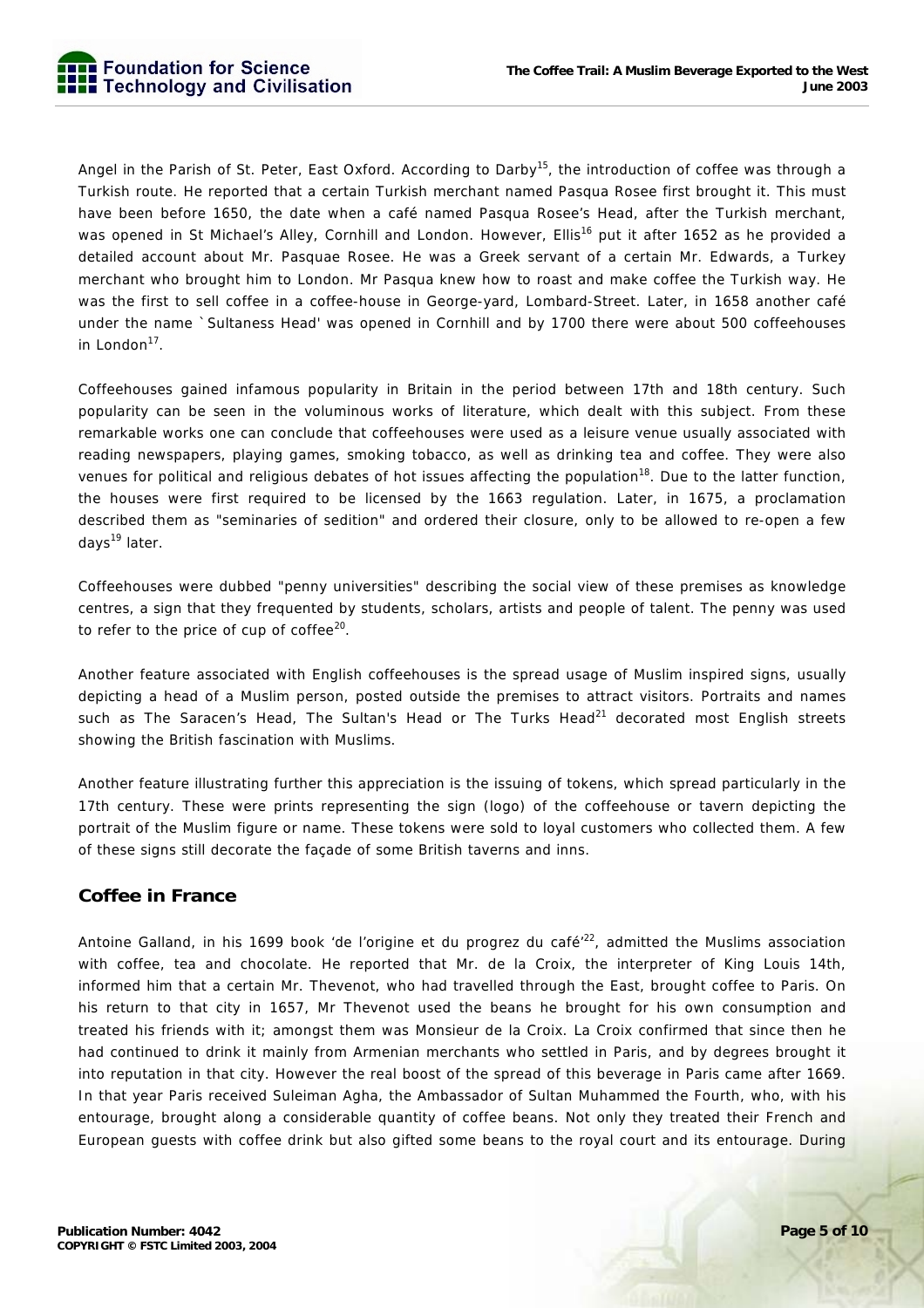his stay (July 1669 to May 1670), the Ambassador managed to firmly establish the drinking habit among the Parisians. Two years later, an Armenian named Pafeal, set up the first coffeehouse in Paris, but without success. Other Armenians and some Persians tried their luck but without much success either. Finally, some Frenchmen opened spacious and elegant premises ornamented with lustre works, tapestry, glass and picturesque decor, selling coffee, with tea, chocolate, and other refreshments. They attracted Parisians from wealthy merchants, people of fashion and men of letters, soon their number in Paris alone exceeded three hundred.

In relation to the first introduction of coffee into France, Galland traced it back to 1644. This is the year when some French men from Marseilles, who accompanied Monsieur de la Haye to Constantinople, brought back with them not only some coffee, but the proper vessels and apparatus for making and drinking it. In 1671, the first coffeehouse was opened in Marseilles in the Exchange District. The coffeehouse succeeded well in becoming crowded particularly by Turkey merchants and traders to the Levant who found it very convenient for discussing and settling matters relating to commerce. This success encouraged the appearance of other coffeehouses in Marseilles spreading later through entire France.

# **Coffee in the Rest of Europe**

After Italy, France and England, the rest of Europe followed suit and embraced this new beverage. In Germany, for example, sources indicate that Rauwofus<sup>23</sup>, a German physician and botanist who visited the Levant in 1573, was among the first Europeans to mention coffee in his book published in 1582. In relation to Vienna, historic sources provide a different account. After the defeat of the Turkish Army besieging Vienna in 1683, it left behind sacks of coffee beans. The European armies defending the city, which included German and Polish armies as well as many other European volunteers, claimed this bounty and took it to their home land. However the first coffee-house to appear in Berlin was dated back to around 1720.

The Dutch managed to set up large plantations of coffee in their colony of Java in Indonesia. Although it is not known where they obtained the seeds from but one can expect it to be from any part of Muslim south east Asia, and probably India. From Java, the Dutch directed a successful business, as they became importers and distributors of coffee beans to Europe. It is reported that the spread of coffee planting is attributed to the Dutch. They gifted King Louis 14th of France a coffee tree for his Paris Royal Botanical Gardens, the Jardin des Plantes. However, such suggestion needs to be taken cautiously as King Louis 14th also received coffee gifts from the Turkish Ambassador (see above).

### **Coffee in the Americas**

The introduction of coffee to the Americas is attributed to France through its colonisation of many parts of the continent, starting with the Martinique and the colonies of the West Indies where first French coffee plantations were founded.

# **From Turkish Coffee to Cappuccino and Croissant**

The consumption of Coffee in Europe was largely based on the traditional Muslim preparation of the drink. This consisted of boiling the mixture of roasted coffee powder, sugar and water. However, since 1683 a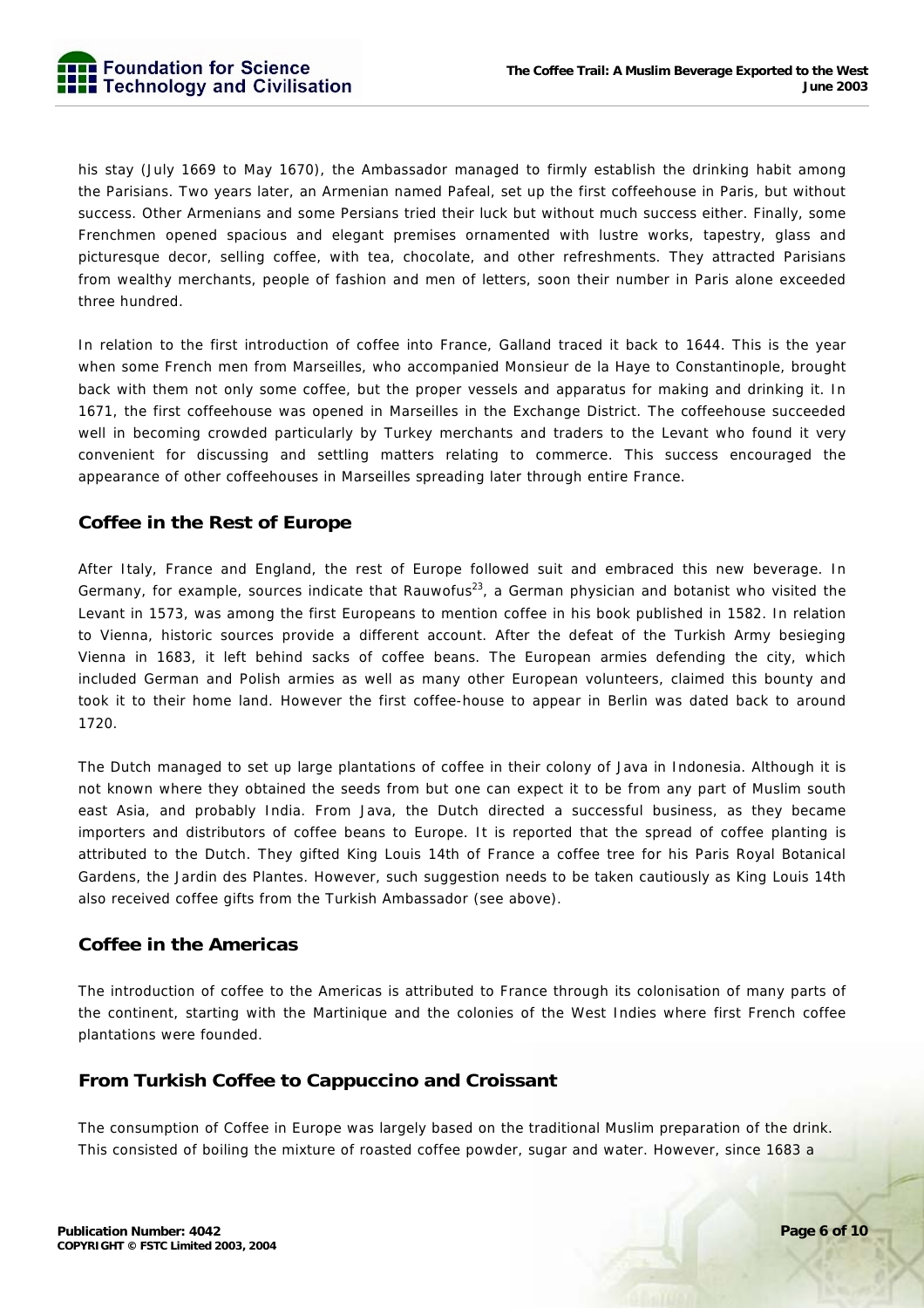new way of preparing and drinking coffee was invented. The Cappuccino coffee was inspired by a certain Marco d'Aviano, a priest from the Capuchin monastic order, who was sent to rally Catholics and Protestants against the Turks on the eve of the Battle of Vienna in 1683. The legend, as reported by BBC news (Sunday, 27 April, 2003), related that following the victory of the Europeans, the Viennese made coffee from the abandoned sacks of

# **Turkish Coffee**

Finding it too strong for their taste, they mixed it with cream and honey<sup>24</sup> (figure 2). This made the colour of coffee turn brown resembling the colour of the Capuchins' robes. The Viennese named it cappuccino in honour of Marco D'Aviano's order. Since then, Cappuccino has been drunk for its enjoyable taste, though originally was also drunk to celebrate the European victory over the Ottomans.



Figure 2. The Cappuccino coffee was invented from mixing Turkish coffee, left by defeated Turkish army in Vienna, with cream and honey.

# **The Croissant**

Another symbolic item associated with coffee is the famous Croissant pastry, often taken at breakfast (figure 3). Chew reported the legend behind the invention of the widely consumed cake, which goes back to 1686. Hungarian bakers made a cake in the shape of a crescent, as a symbol of Islam, to celebrate and later commemorate the defeat of the Ottoman army.



Figure 3. The Croissant was invented to celebrate the defeat of the Ottoman army in Vienna.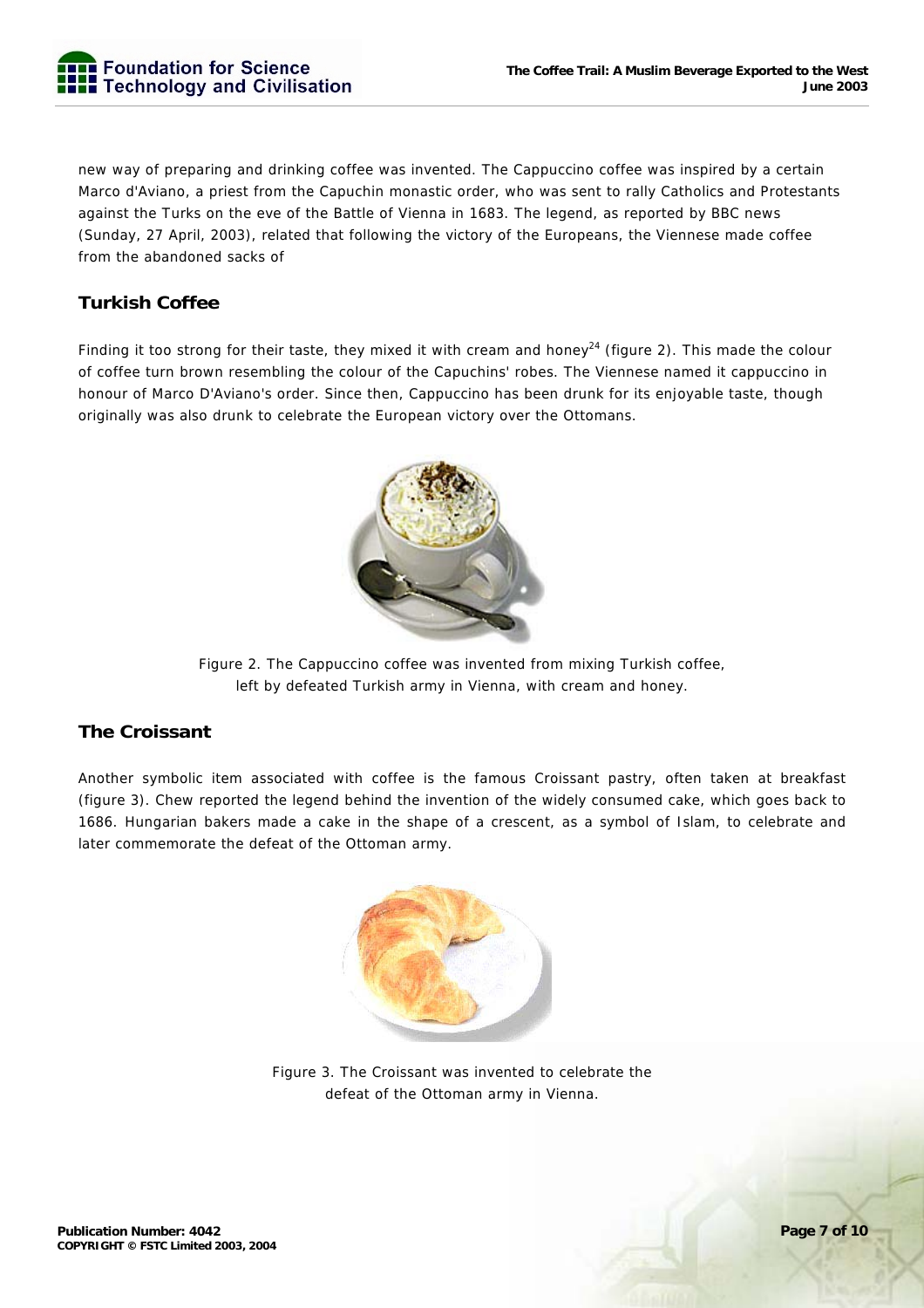

#### **Conclusion**

This paper shows that influence Muslim civilisation extended beyond science, technology, art and architecture to even the particularities of European traditions of eating and drinking. The story of how coffee (and cappuccino) and coffeehouses came to Italy, France, England and the rest of Europe is but one example of many.

#### **Notes:**

-

1 Hattox, R.S. (1988) 'Coffee and Coffeehouses; the origins of a social beverage in the Medieval Near East', University of Washington Press, Seattle and London.

2 Ibn al-`Imad, `Abd al-Hayy ibn Ahmad, (1623-1679). 'Shadharat al-dhahab fi akhbar man dhahab / lilmu'arrikh Abi al-Fallah', Maktabat al-Qudse, al-Qahirah , 1931, vol. 8, p.40. cited by Hattox (1988), op.cit. 3 Hattox, op.cid, p.18.

4 see ibid., chapter 2, pp.11-28.

5 Ellis, John (1774) 'An Historical Account of Coffee with an Engraving, and Botanical Description of the Tree : To Which Are Added Sundry Papers Relative to Its Culture and Use, as an Article of Diet and of Commerce'. Printed for Edward and Charles Dilly, London:.

6 Birsel, Salâh. (1975), 'Kahveler kitab'. Koza Yaynlar, bask- Istanbul. I owe the translation of some parts of this work to …………..

7 Sweetman, J. (1987), 'The oriental obsession : Islamic inspiration in British and American art', Cambridge University Press, Cambridge. (Cambridge studies in the history of art).

8 Ukers, William H. (1935),' All About Coffee', 2nd Edition; The Tea & Coffee

Trade Journal Company,.New York.

9 Abd-al-Qadir ibn Muhammed al-Ansari al-Jaziri al-Hanbali (circa 1558), 'Umdat al-Safwa fi hill al-qahwa', 1826 ed. De Sacy, A.I.S., Chrestomathie arabe, 2nd edition, 3 volumes, Paris.

10 Ibid., vol.1, pp.147-48.

11 See Ellis John (1774), op.cit.

12 Arnold, N and Patel, V(1993) 'Coffee is one of our favourite drinks. Find out where it is grown and how it first came to thios country', The Guradian Education, September 7, 1993.

13 See Chew Samual C. (1974) 'The crescent and the rose', Oxford University Press, New York, pp.184- 185.

14 Burn, J.H. (1855), ' A descriptive catalogue of the London traders, tavern, and coffee-house token'. - 2nd ed. Arthur Taylor, London, pp.109-110.

15 Darby, M.(1983) `The Islamic Perspective, An aspect of British Architecture and Design in the 19th century', Leighton House Gallery, London.

16 Ellis John (1774), op.cit.

17 Sweetman, 1987, p.49

18 Willis, John E. Jr. (1993), 'European Consumption and Asian Production," Consumption and the World of Goods, editors, John Brewer and Roy Porter, 133-147. Routledge, London , p.133. \_ 19 Burn (1855), op, cit. p.109.

20 Ellis Aytoun (1956), 'The penny universities: a history of the coffee houses', Secker & Warburg, London. 21 Other examples include: Sultan Solyman's Head in Aldersgate Street, London, 1666, Sultan Morat's head in Barbican, London after 1666, and Turk's Head in Chacery Lane, London 17th century. For more see Burn

(1855) op.cit.

22 Antoine Galland (1699) 'de l'origine et du progrez du café', Éd. originale J. Cavelier Paris, 1992- La Bibliothèque, coll. L'Écrivain Voyageur, Paris.

23 Ellis John (1774), op.cit.

24 See http://news.bbc.co.uk/1/hi/world/europe/2979993.stm.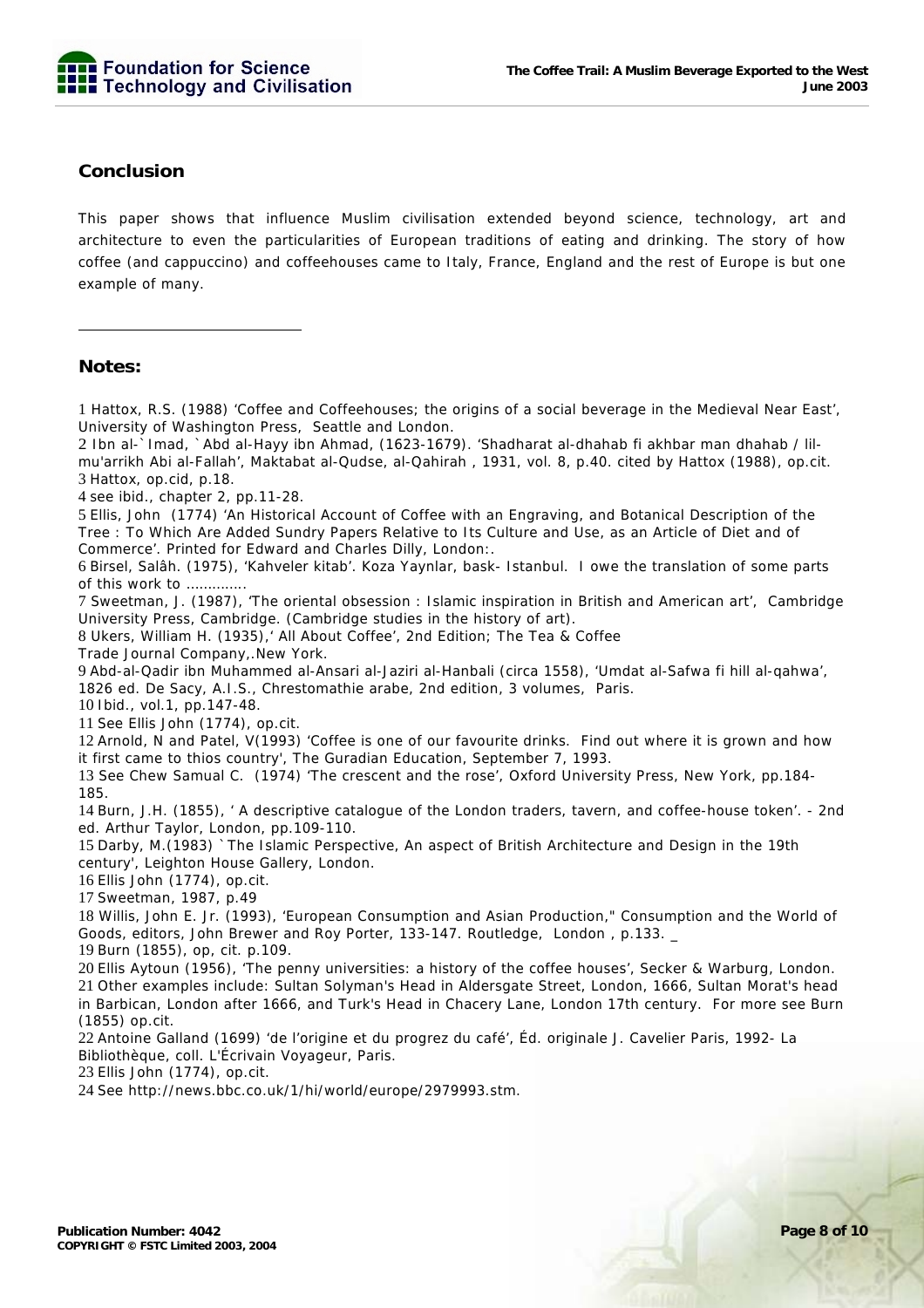

#### **References:**

-

Abd-al-Qadir ibn Muhammed al-Ansari al-Jaziri al-Hanbali (circa 1558), 'Umdat al-Safwa fi hill al-qahwa', 1826 ed. De Sacy, A.I.S., Chrestomathie arabe, 2nd edition, 3 volumes, Paris.

Arnold, N and Patel, V(1993) 'Coffee is one of our favourite drinks. Find out where it is grown and how it first came to thios country', The Guradian Education, September 7, 1993.

Birsel, Salâh. (1975), 'Kahveler kitab'. Koza Yaynlar, bask- Istanbul.

Burn, J.H. (1855), ' A descriptive catalogue of the London traders, tavern, and coffee-house token', 2nd ed. Arthur Taylor, London, pp.109-110.

Chew Samual C. (1974) 'The crescent ad the rose', Oxford University Press, New York.

Darby, M.(1983) `The Islamic Perspective, An aspect of British Architecture and Design in the 19th century', Leighton House Gallery, London.

Ellis Aytoun (1956), 'The penny universities: a history of the coffee houses', Secker & Warburg, London.

Ellis, John (1774) 'An Historical Account of Coffee with an Engraving, and Botanical Description of the Tree : To Which Are Added Sundry Papers Related to Its Culture and Use, as an Article of Diet and of Commerce'. Printed for Edward and Charles Dilly, London.

Galland Antoine (1699), 'de l'origine et du progrez du café', Éd. originale J. Cavelier, - La Bibliothèque, coll. L'Écrivain Voyageur, Paris, 1992.

Hattox, R.S. (1988) 'Coffee and Coffeehouses; the origins of a social beverage in the Medieval Near East', University of Washington Press, Seattle and London.

Ibn al-`Imad, `Abd al-Hayy ibn Ahmad, (1623-1679). 'Shadharat al-dhahab fi akhbar man dhahab / lilmu'arrikh Abi al-Fallah', Maktabat al-Qudse, al-Qahirah , 1931, vol. 8, p.40. cited by Hattox (1988).

Sweetman, J. (1987), 'The oriental obsession : Islamic inspiration in British and American art', Cambridge University Press, Cambridge. (Cambridge studies in the history of art).

Ukers, William H. (1935),'All About Coffee', 2nd Edition; The Tea & Coffee Trade Journal Company,.New York.